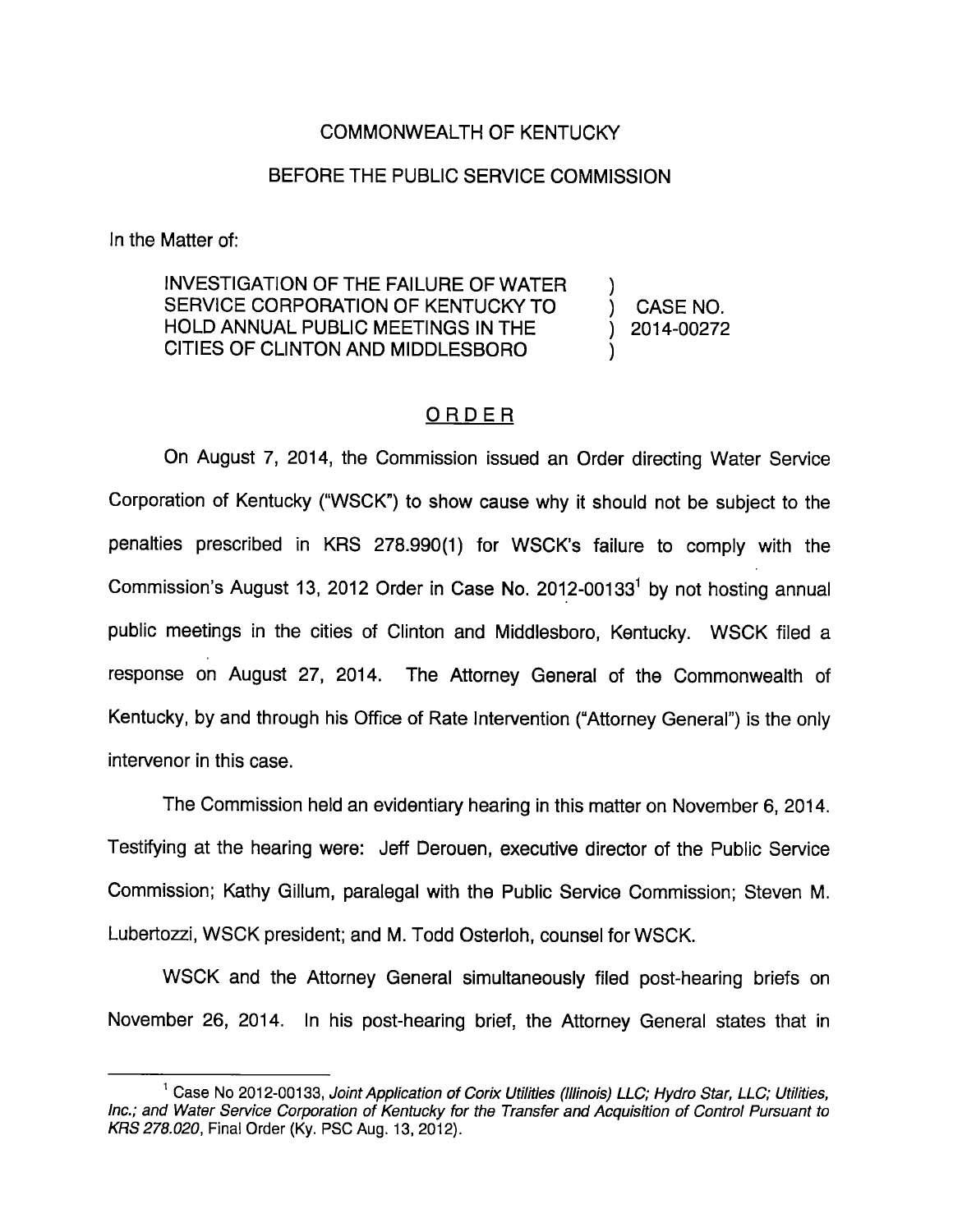addition to assessing a penalty against WSCK, Mr. Osterloh should "be fined . . . due to his efforts to both aid and abet the [utility's] violation of the Commission's 2012 Order.<sup>"2</sup>

## BACKGROUND

On August 13, 2012, the Commission entered an Order in Case No. 2012-00133 approving the transfer of control of WSCK from Hydro Star, LLC to Corix Utilities (Illinois) LLC and Corix Infrastructure Inc. through Corix Utilities (Illinois) LLC's acquisition of ownership and control of Hydro Star, LLC.<sup>3</sup> Ordering paragraph 20 of the August 13, 2012 Order states:

> To provide a forum for customers to communicate with utility management, Corix Utilities and Utilities, Inc. shall host annual public meetings in Clinton and Middlesboro, Kentucky, at which the senior officers from the regional office of Utilities, Inc. that oversees [WSCK's] operations will attend and participate.<sup>4</sup>

Additionally, paragraph 16 in the Appendix to the August 13, 2012 Order states:

Corix Utilities and Utilities, Inc. will host annual public meetings in Clinton and Middlesboro to provide a forum for customers to communicate with utility management.<sup>5</sup>

Pursuant to ordering paragraph 2 of the August 13, 2012 Order,<sup>6</sup> written acknowledgement, acceptance, and agreement to be bound by the commitments set forth in the Appendix to the August 13, 2012 Order in Case No. 2012-00133 were filed on behalf of Corix Infrastructure, Inc., Corix Utilities (Illinois) LLC., Utilities, inc., and

 $<sup>6</sup>$  *ld.* at 8.</sup>

 $^2$  Attorney General's Post Hearing Brief at 11 (filed Nov. 26, 2014).

 $^3$  Case No. 2012-00133, Final Order (Ky. PSC Aug. 13, 2012).

 $^{4}$  *Id.* at 11.

 $<sup>5</sup>$  *ld.*, Appendix at 3.</sup>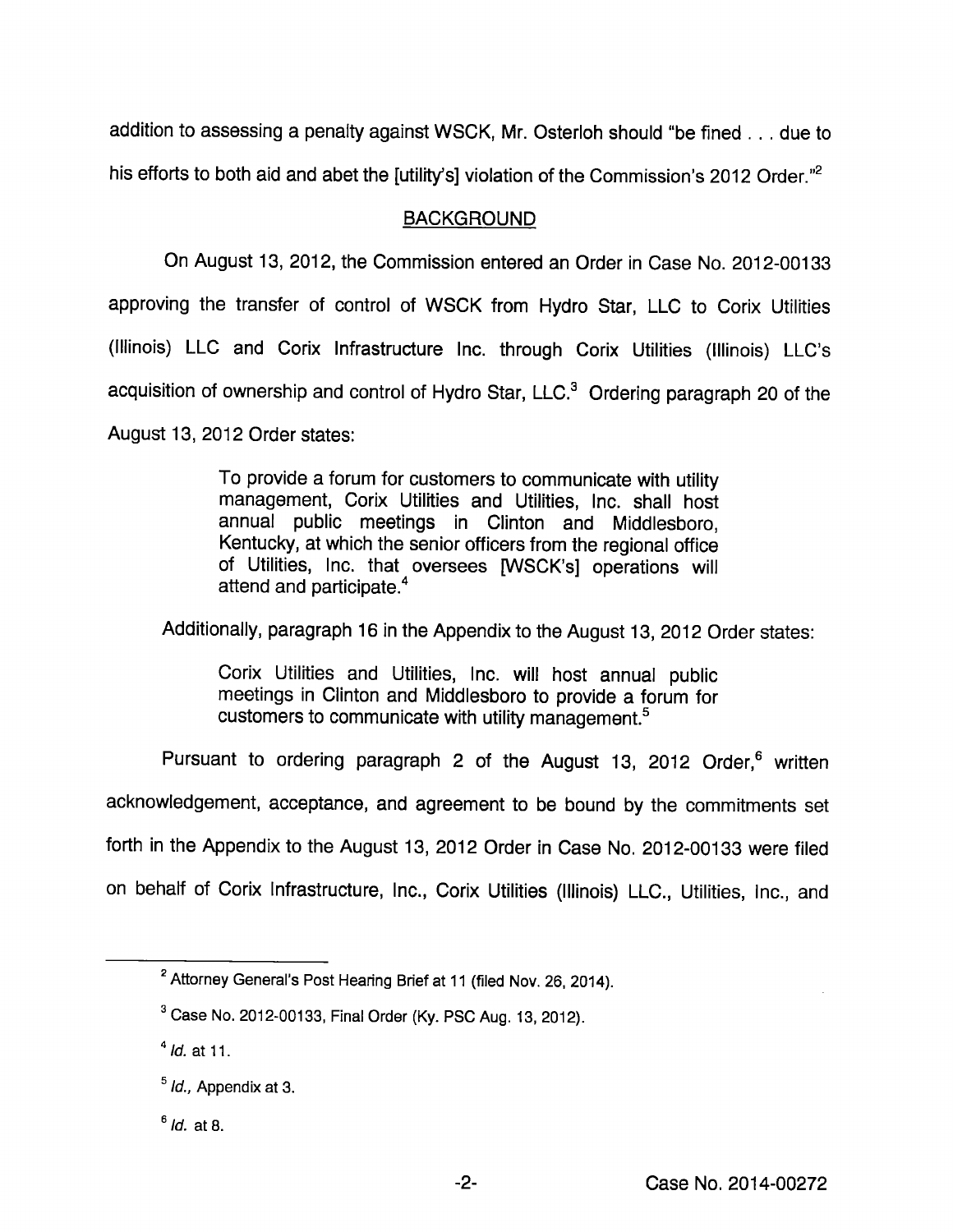WSCK on August 20, 2012.<sup>7</sup> These commitments included Commitment 16, in which Corix Utilities (Illinois), LLC and Utilities, Inc. agreed to "host annual public meetings in Clinton and Middlesboro to provide a forum for customers to communicate with utility management."<sup>8</sup> The transfer of WSCK as approved in the August 13, 2012 Order in Case No 2012-00133 did not close until December 18, 2012.®

WSCK filed an application for a rate increase in Case No. 2013-00237 on September 27, 2013.<sup>10</sup> Testimony during the April 9, 2014 evidentiary hearing in the rate case<sup>11</sup> revealed that WSCK had not held any public meetings in the cities of Clinton or Middlesboro since entry of the August 13, 2012 Order in Case No. 2012-00133.<sup>12</sup>

#### **PROCEDURE**

In its August 27, 2014 Response, WSCK acknowledged its failure to timely host annual public meetings, but claimed that it could not be penalized under KRS

 $\frac{1}{1}$  Id., Acknowledgement and Acceptance of the Commitments Identified in Commission's Final Order by Corix Infrastructure, Inc. (filed Aug. 20, 2012).

 $<sup>8</sup>$  *ld.*, Appendix at 3 (Ky. PSC Aug. 13, 2012).</sup>

<sup>&</sup>lt;sup>9</sup> Id., Letter from M. Todd Osterloh, Sturgill, Turner, Barker & Moloney, PLLC, to Jeff Derouen, Executive Director Public Service Commission (filed Dec. 26, 2012).

<sup>&</sup>lt;sup>10</sup> Case No. 2013-00237, Application of Water Service Corporation of Kentucky for an Adjustment of Rates (filed Sept. 27, 2013).

 $11$  Id.

 $12$  *ld.*, Apr. 9, 2014 Hearing, Video Transcript at 15:41:40 - 15:45:59.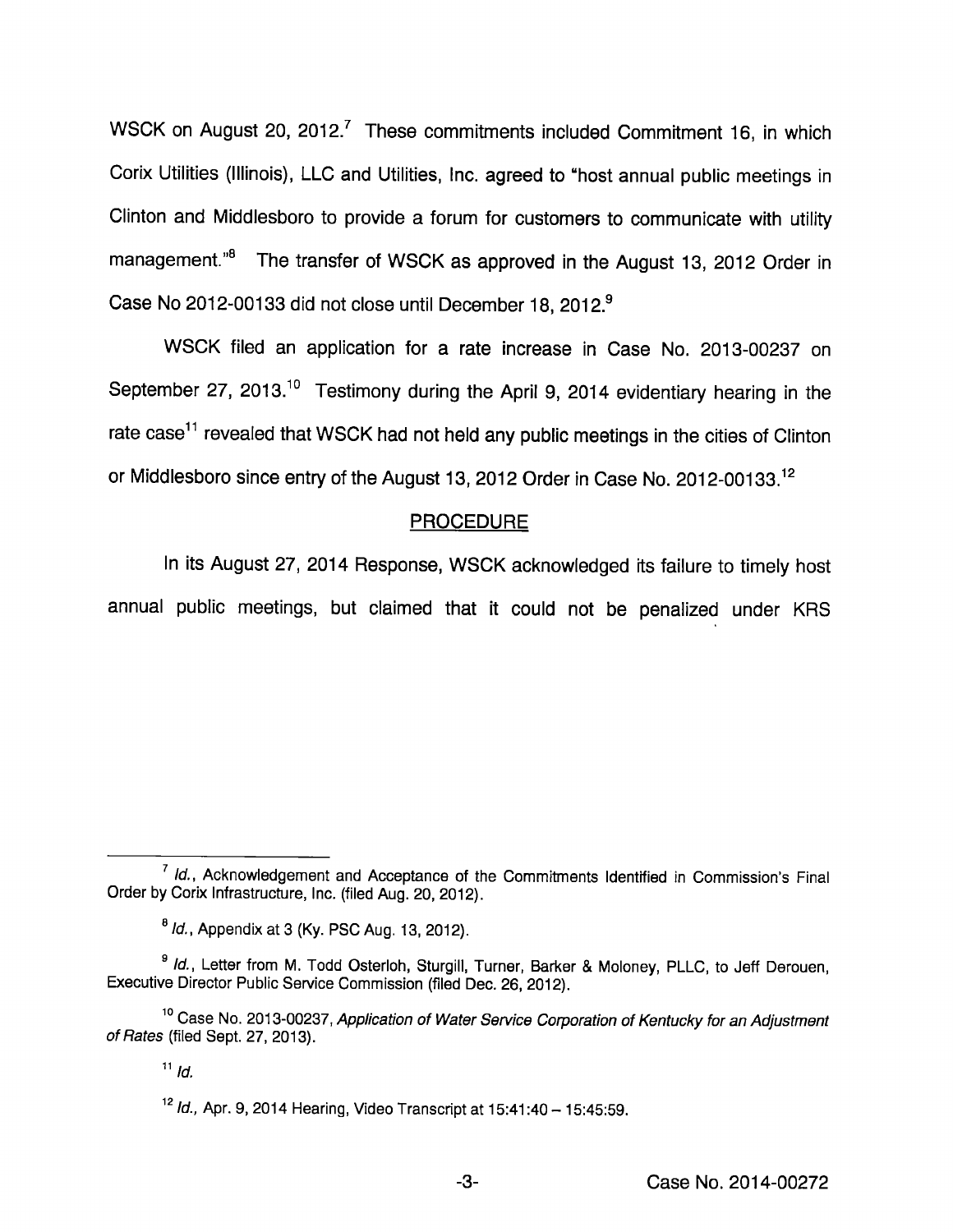$278.990(1)^{13}$  because its action was not willful. In support of WSCK's claim, Mr. Osterloh filed an affidavit on October 29, 2014, detailing the actions taken on behalf of WSCK regarding scheduling of the required annual meetings.

in his Affidavit, Mr. Osterloh explained that on November 19, 2013, he discussed with Gerald Wuetcher, Commission Staff executive advisor/attorney, a proposal that WSCK host its required annual public meetings in the cities of Clinton and Middlesboro on the same day as any public meetings held by the Commission In those cities on the then-pending rate case. Per Mr. Osterloh's Affidavit, Mr. Wuetcher instructed Mr. Osterloh to send a letter to the Commission's executive director outlining Mr. Osterloh's proposal. Attached to Mr. Osterloh's Affidavit Is a copy of electronic correspondence from Mr. Osterloh to Mr. Lubertozzi dated November 19, 2013, $<sup>14</sup>$  that purportedly relays</sup> the content of Mr. Osterloh's conversation with Mr. Wuetcher.

 $^{13}$  KRS 278.990(1) states:

Any officer, agent, or employee of a utility, as defined in KRS 278.010, and any other person who willfully violates any of the provisions of this chapter or any regulation promulgated pursuant to this chapter, or fails to obey any order of the commission from which all rights of appeal have been exhausted, or who procures, aids, or abets a violation by any utility, shall be subject to either a civil penalty to be assessed by the commission not to exceed two thousand five hundred dollars (\$2,500) for each offense or a criminal penalty of imprisonment for not more than six (6) months, or both. If any utility willfully violates any of the provisions of this chapter or any regulation promulgated pursuant to this chapter, or does any act therein prohibited, or fails to perform any duty imposed upon it under those sections for which no penalty has been provided by law, or fails to obey any order of the commission from which ail rights of appeal have been exhausted, the utility shall be subject to a civil penalty to be assessed by the commission for each offense not less than twentyfive dollars (\$25) nor more than two thousand five hundred dollars (\$2,500). Each act, omission, or failure by an officer, agent, or other person acting for or employed by a utility and acting within the scope of his employment shall be deemed to be the act, omission, or failure of the utility.

<sup>&</sup>lt;sup>14</sup> Electronic mail dated November 19, 2013 from M. Todd Osterloh, Sturgill, Turner, Barker & Moloney, PLLC to Steve Lubertozzi, president, WSCK (filed Oct. 29, 2014 as Exhibit 1).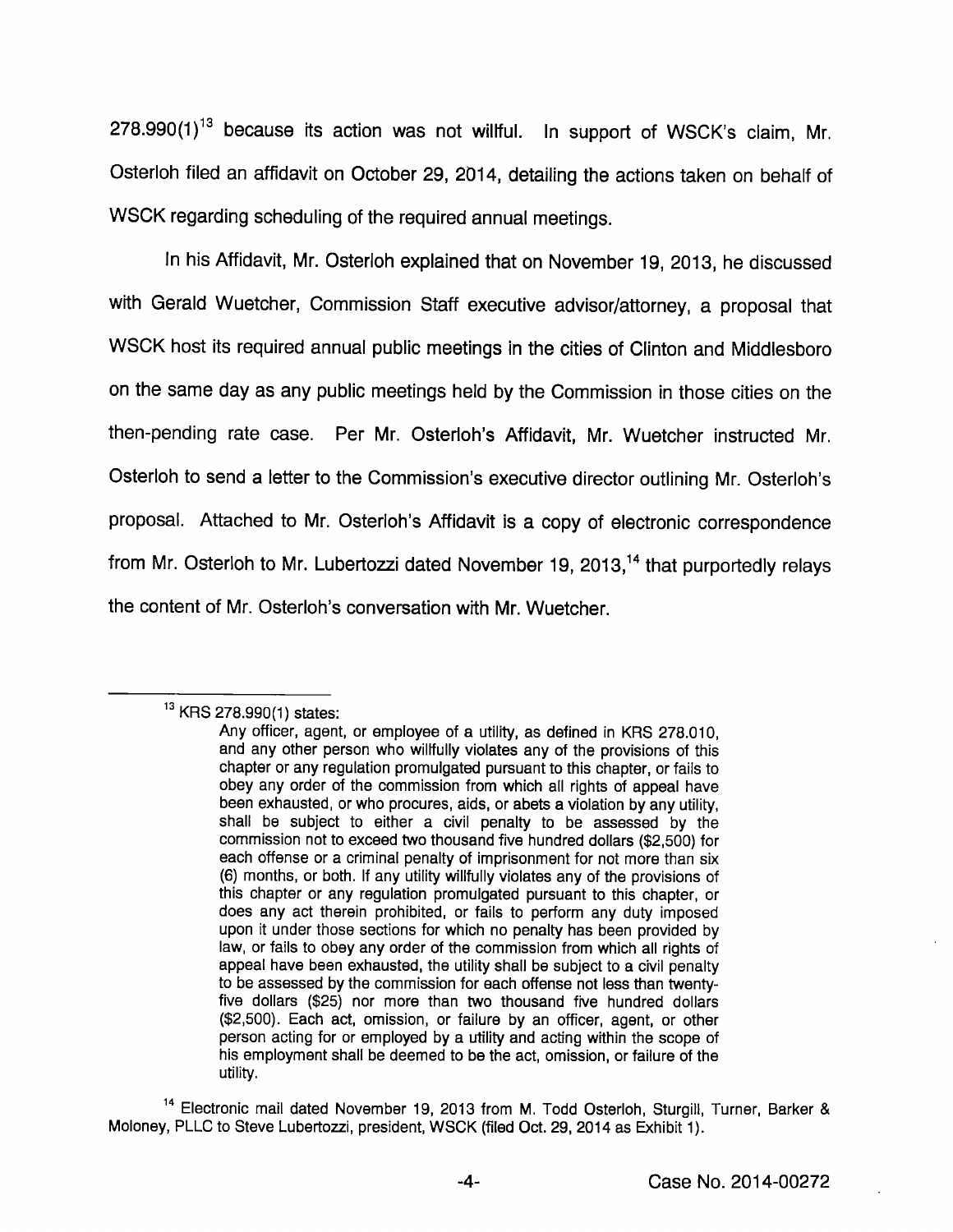Attached to Mr. Osterloh's October 29, 2014 Affidavit is a copy of his December 3, 2013 Letter addressed to Mr. Derouen<sup>15</sup> inquiring if the Commission intended to hold public meetings in the cities of Clinton or Middlesboro in relation to the then-pending rate case, Case No. 2013-00237. Mr. Osterloh stated in his December 3, 2013 Letter that the Commission did hold public meetings in the cities of Clinton and Middlesboro for WSCK's two prior rate cases.

Mr. Osterloh indicated in his December 3, 2013 Letter his anticipation that any public meetings held by the Commission in relation to the then-pending rate case would not be held until March or early April 2014. Mr. Osterloh proposed that WSCK host its annual public meetings required by the August 13, 2012 Order in Case No. 2012-00133 on the same day as any public meetings the Commission intended to hold in the cities of Clinton or Middlesboro in relation to the then pending rate case. The purpose of Mr. Osterloh's proposal, as stated in his December 3, 2013 Letter, was to prevent two meetings from being held approximately three months apart in which the subject of the meetings would likely involve the proposed rate increase. Mr. Osterloh concluded his December 3, 2013 Letter by requesting he be advised whether his proposal was acceptable to the Commission and Commission Staff. Although the Attorney General was a party in Case No. 2012-00133, Mr. Osterloh did not copythe Attorney General on the December 3, 2013 Letter.

Also attached to Mr. Osterloh's October 29, 2014 Affidavit was a copy of electronic correspondence between Mr. Osterloh and James R. Wood, staff attorney for

<sup>&</sup>lt;sup>15</sup> Letter dated December 3, 2013, sent via electronic mail and United States Postal Service, from M. Todd Osterloh, Sturgill, Turner, Barker & Moloney, PLLC, to Jeff Derouen, Executive Director, Public Service Commission (filed Aug. 27, 2014, as Exhibit 1, and Oct. 29, 2014, as Exhibit 2).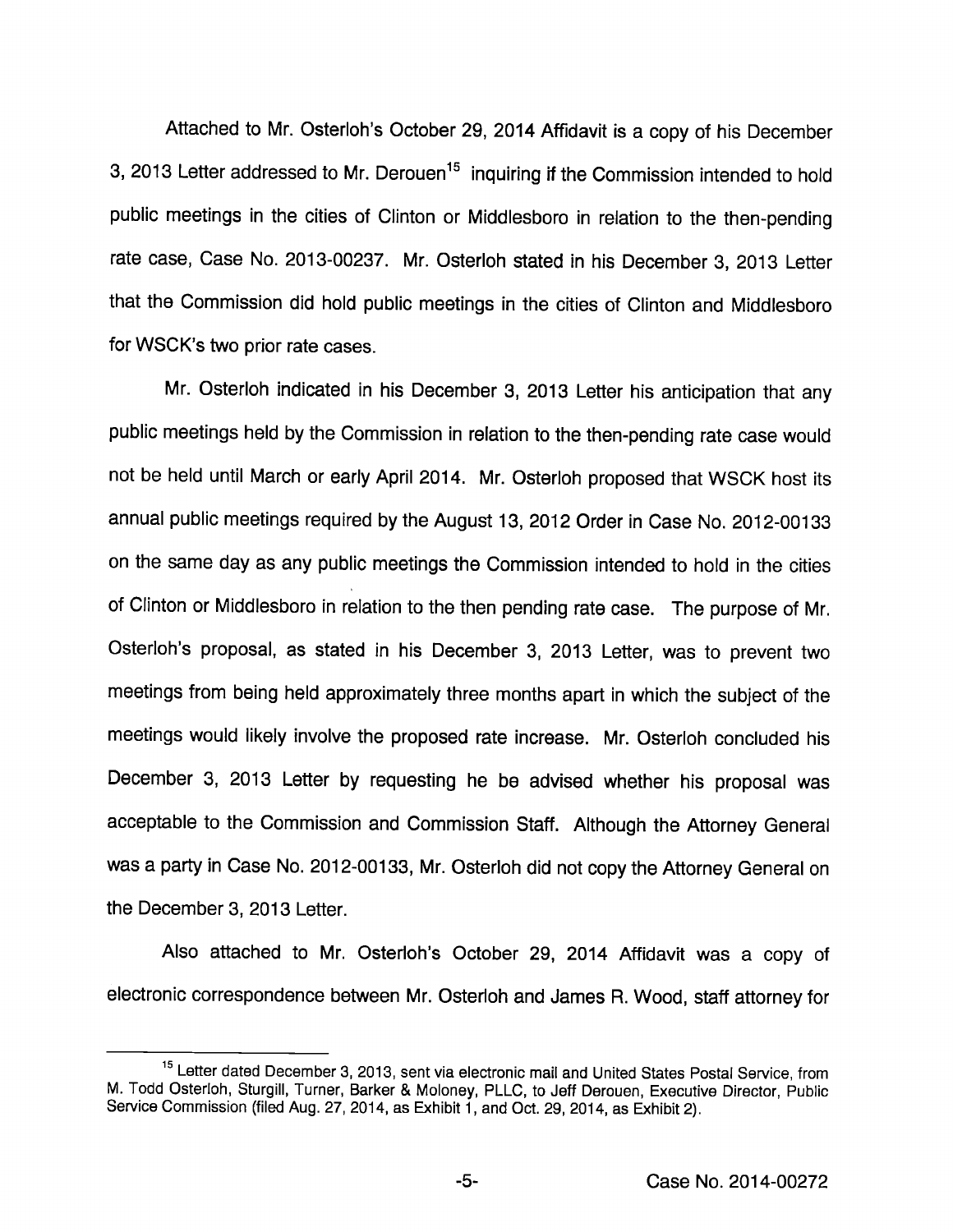the Commission. In a December 3, 2013 electronic mail, Mr. Wood indicated that Mr. Osterloh's proposal was being discussed, and that Mr. Wood would "get back with [Mr. Osterloh] later on that issue."<sup>16</sup>

In its August 27, 2014 Response to the Commission's Order initiating this show cause proceeding, WSCK advised that it hosted a public meeting in the city of Clinton on June 17, 2014, and in the city of Middlesboro on July 10, 2014. Acopy of the sign in sheet for each meeting was attached to WSCK's August 27, 2014 Response.

During the November 6, 2014 Hearing, Mr. Derouen acknowledged that he never responded to Mr. Osterloh's December 3, 2013 Letter.<sup>17</sup> Mr. Derouen further stated that he had no authority to waive a requirement of an order issued by the Commission.<sup>18</sup> Mr. Derouen indicated that the proper method to waive a requirement of an order issued by the Commission is to file a motion, and that no motion was filed in Case No. 2012- 00133 regarding the requirement for WSCK to host annual public meetings in the cities of Clinton and Middlesboro.<sup>19</sup>

In its post-hearing brief, WSCK acknowledges it failed to further contact Commission Staff regarding a response to Mr. Osterloh's December 3, 2013 Letter.<sup>20</sup>

<sup>&</sup>lt;sup>16</sup> Electronic mail dated December 3, 2013 from James R. Wood, Public Service Commission, to M. Todd Osterloh, Sturgiil, Turner, Barker & Moioney, PLLO (filed Aug. 27, 2014 and Oct. 29, 2014 as Exhibit 2).

 $17$  Nov. 6, 2014 Hearing, Video Transcript at  $10:42:59-10:43:12$ .

 $18$  Id. at 10:43:18 - 10:43:32.

 $19$  *ld.* at 10:48:10 - 10:48:39.

 $\rm ^{20}$  WSCK's Post Hearing Brief at 4 (filed Nov. 26, 2014).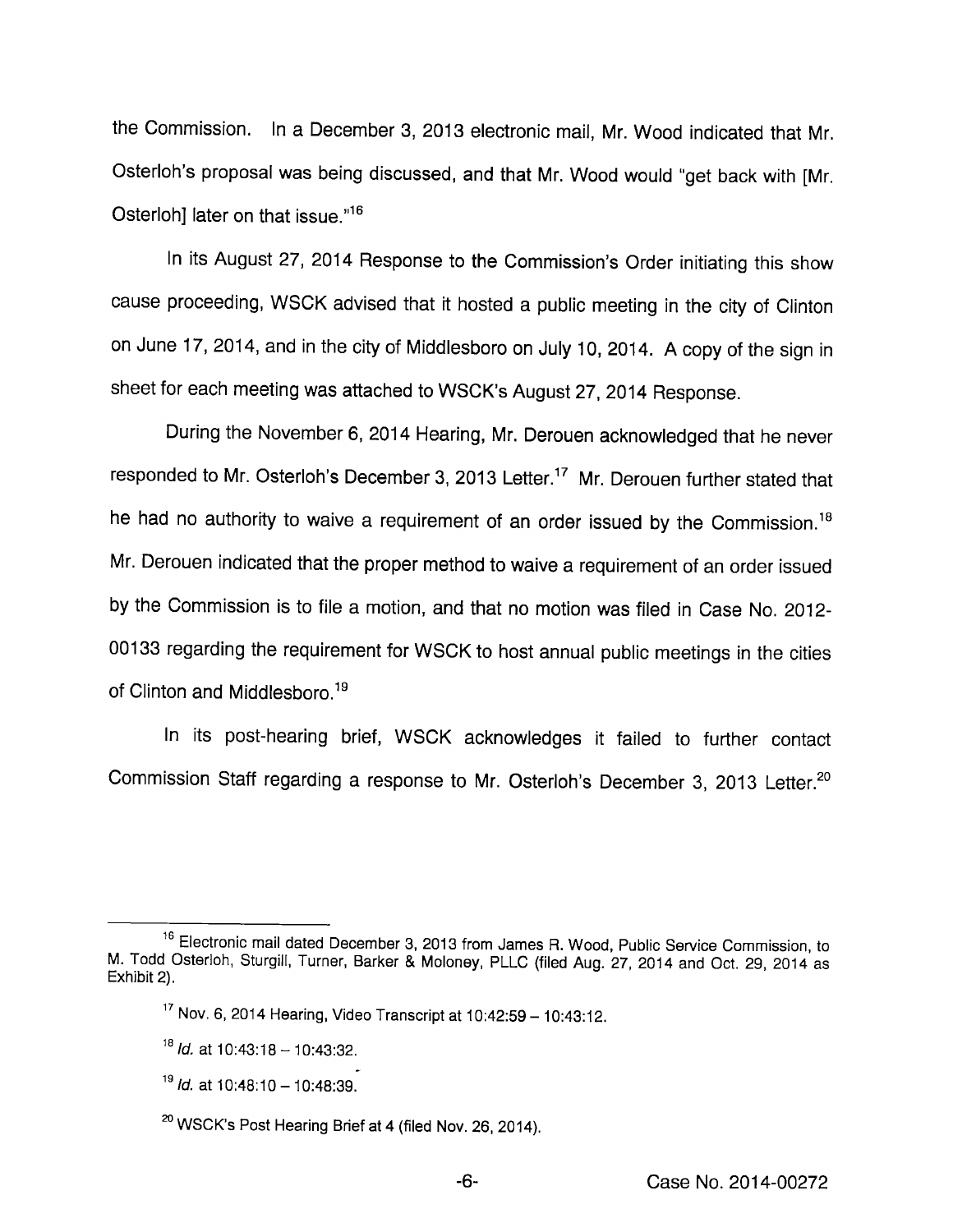WSCK further acknowledges that the Commission did not hold public hearings in the cities of Clinton or Middlesboro regarding Case No. 2013-00237.<sup>21</sup>

#### **FINDINGS**

The Commission does not take the failure to comply with a Commission Order lightly; however, after consideration of the evidence of record and being otherwise advised, finds that:

1. The term "annual" is not defined in the August 13, 2012 Order in Case No. 2012-00133.

2. The transfer as authorized in Case No. 2012-00133 did not close until December 18, 2012.

3. Based on the language in the August 13, 2012 Order in Case No. 2012- 00133, WSCK should have hosted one public meeting in the city of Clinton and one public meeting in the city of Middlesboro during the 2013 calendar year.

4. Prior to the close of 2013, Mr. Osterloh, on behalf of WSCK, requested information from Commission Staff regarding the proper procedure to propose that WSCK's required 2013 annual public meetings be held on the same day as any meeting the Commission might hold in March or early April 2014 in the then pending rate case.

5. A Commission Staff member advised Mr. Osterloh to write a letter to the Commission's executive director proposing that WSCK host its required 2013 annual public meetings in the cities of Clinton and Middlesboro on the same day as any public meeting that might be held by the Commission in March or early April 2014 regarding the then-pending rate case.

 $^{21}$  *Id.* at 2.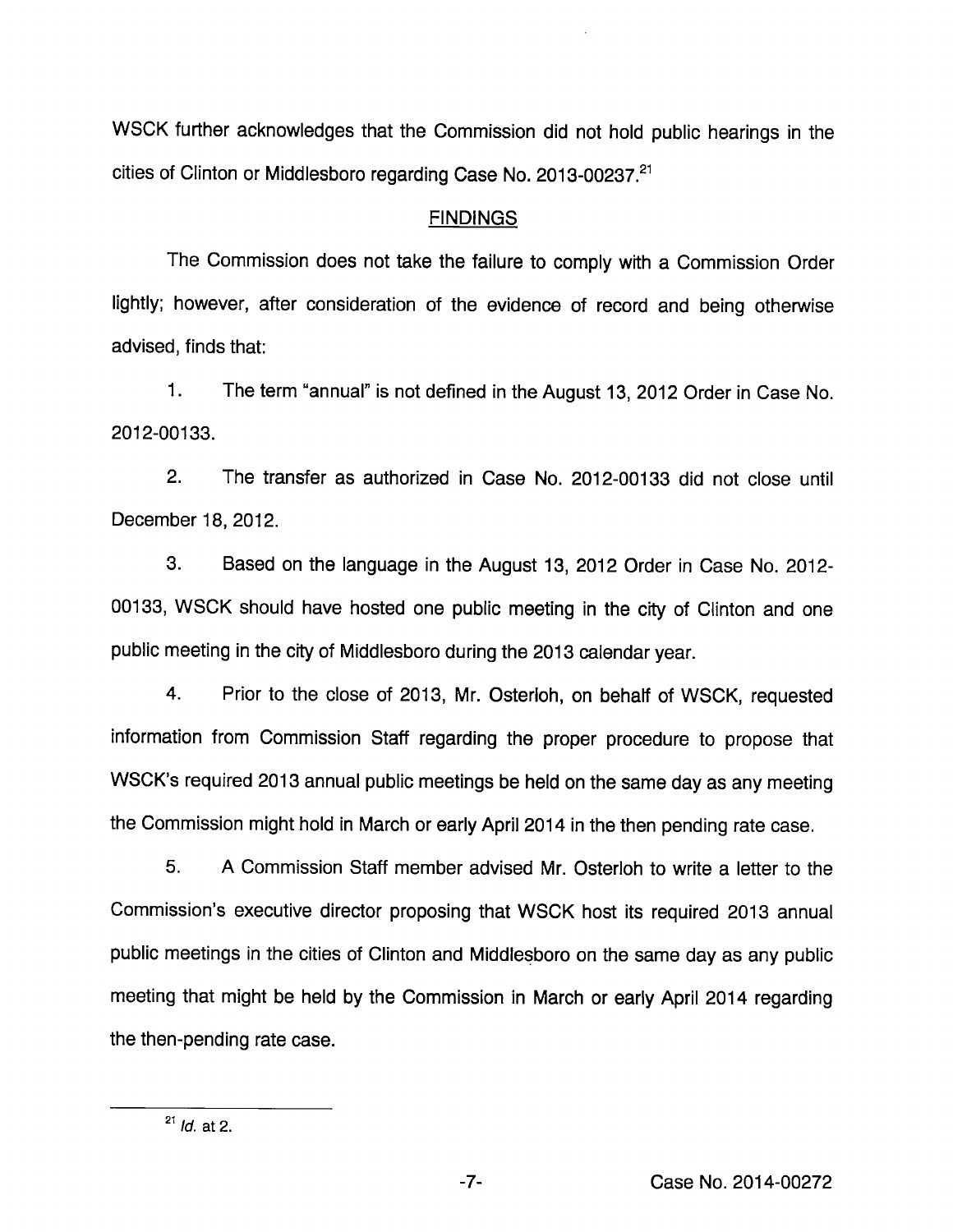6. Mr. Osterloh, as counsel for WSCK, sent a letter on December 3, 2013, to the Commission's executive director, as instructed by a Commission Staff member, proposing that WSCK host its required 2013 annual public meetings in the cities of Clinton and Middlesboro on the same day as any public meeting that might be held by the Commission in March or early April 2014 regarding the then-pending rate case.

7. Mr. Osterloh concluded his December 3, 2013 Letter by requesting that he be advised whether his proposal was acceptable to the Commission and Commission Staff.

8. On December 3, 2013, a Commission Staff member acknowledged receipt of Mr. Osterloh's proposal, indicated that the proposal was being discussed, and further indicated that a response would be forthcoming.

9. A response was never sent to Mr. Osterloh indicating whether the proposal in his December 3, 2013 Letter was acceptable to the Commission or Commission Staff.

10. WSCK's reliance on the Commission Staff member's December 3, 2013 acknowledgement of WSCK's proposal and indication that a response would be forthcoming was reasonable.

11. Based on WSCK's reasonable reliance on a Commission Staff member's December 3, 2013 documented correspondence that WSCK's proposal to host its required 2013 public meeting on the same day as any public meeting that might be held by the Commission in March or early April 2014 was being considered and that a response would be forthcoming, WSCK's failure to host public meetings in the cities of

-8- Case No. 2014-00272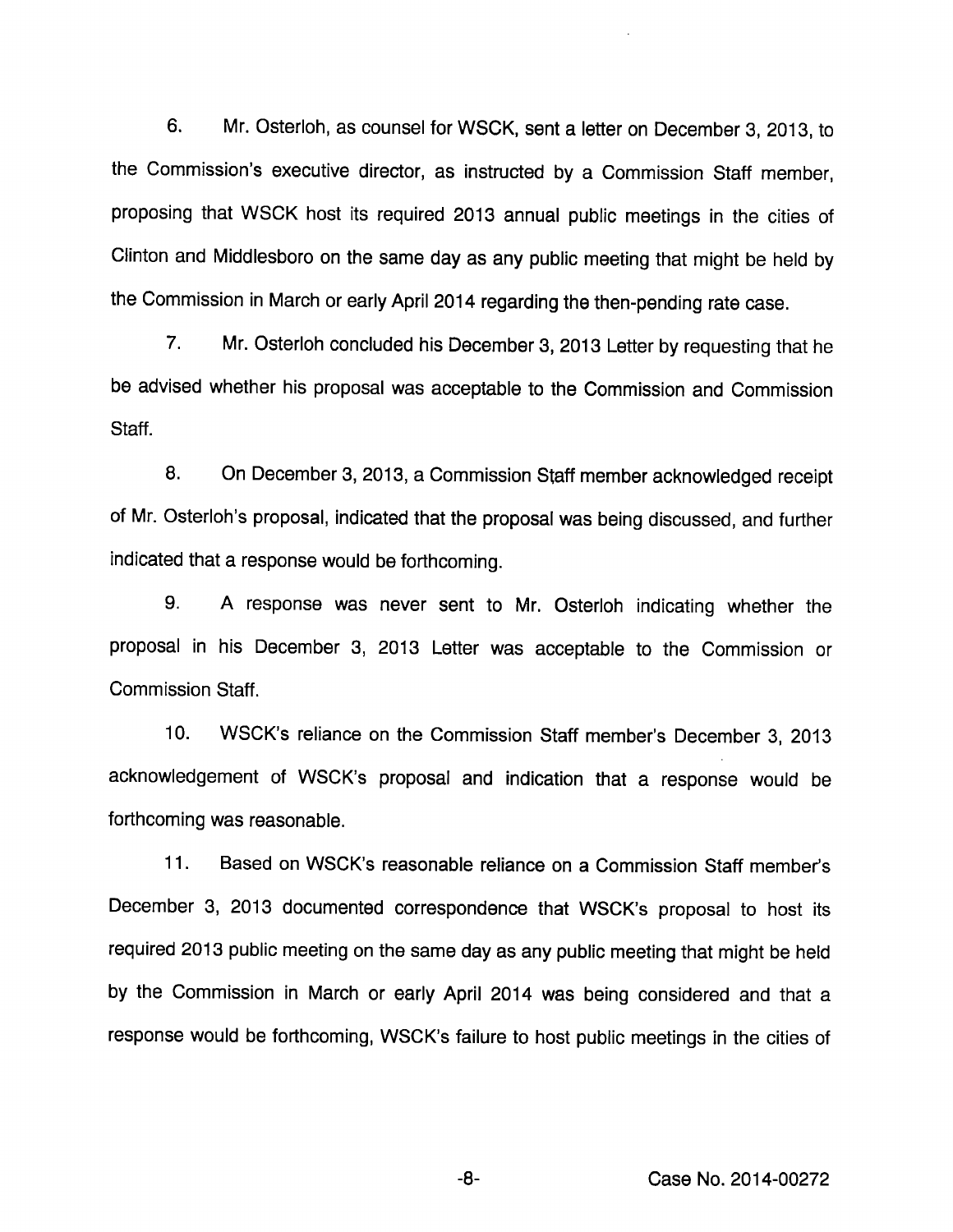Clinton or Middlesboro during 2013 is not a willful violation of the August 13, 2012 Order in Case No. 2012-00133.

12. The actions taken by Mr. Osterloh in his representation of WSCK relating to WSCK's obligation to host annual public meetings in the cities of Clinton and Middlesboro do not constitute a willful violation of the August 13, 2012 Order in Case No. 2012-00133.

13. The August 13, 2012 Order in Case No. 2012-00133 does not require WSCK to copy the Attorney General on correspondence between WSCK and Commission Staff regarding WSCK's proposal to delay hosting the 2013 public meetings required by the August 13, 2012 Order until March or early April, 2014 when the Commission might hold public meetings relating to the then pending rate case.

14. Based on the findings above that there are no willful violations of the August 13, 2012 Order in Case No. 2012-00133, the Commission further finds that no basis exists to impose any penalty on WSCK or Mr. Osterloh under KRS 278.990(1).

IT IS THEREFORE ORDERED that:

1. No penalty shall be imposed on WSCK under KRS 278.990(1).

2. No penalty shall be imposed on Mr. Osterloh under KRS 278.990(1).

3. This case is closed and removed from the Commission's docket.

By the Commission

ATTEST; Executive Director



Case No. 2014-00272